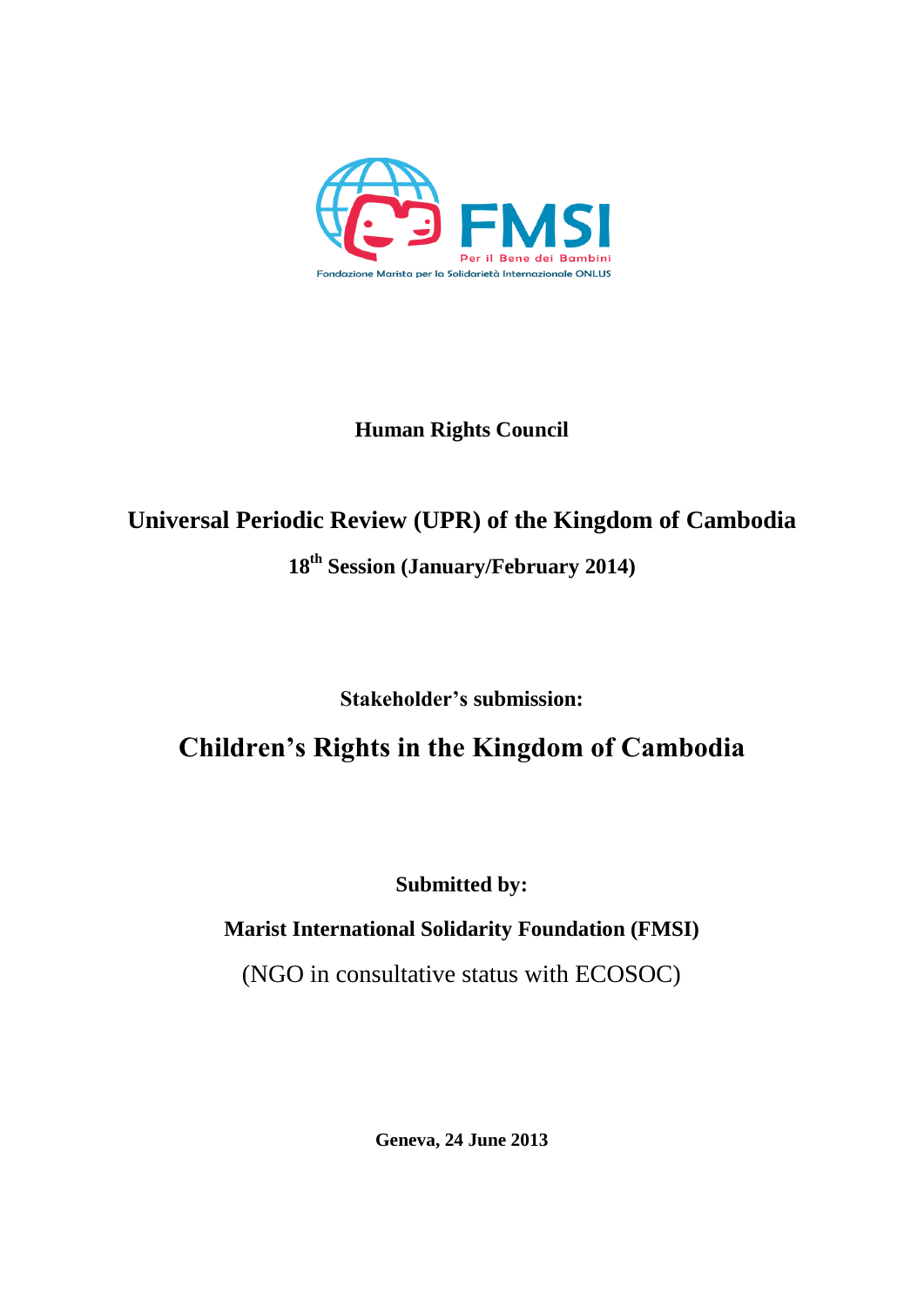#### **I Introduction**

- 1. This stake-holder's report is a submission from the Marist International Solidarity Foundation (FMSI). FMSI is an NGO in special consultative status with UN ECOSOC and it has a focus on promoting and protecting the rights of children. This organisation was established in 2007 in Italy as a Not-for-Profit Organisation with a social purpose (FMSI-ONLUS) and has a presence in nearly eighty countries.
- 2. The concerns highlighted in this submission relate to **the rights of children** to quality, free and compulsory education, **especially those children with disabilities** in Cambodia.
- 3. Cambodia has a total population of  $15.2 \text{ million}^1$ . Children comprise over 50% of the total population. The literacy rate for males between 15 and 24 is 88% and the female literacy rate for the same age group is 86%. The Net enrolment ratio for secondary school participation was 45% for males and 44% for females in 2007-2008. While the primary school participation Net Attendance Ratio was relatively high, at 85% for both girls and boys from 2007 to 2011, FMSI is concerned about the quality of the education provided and the provision of education for all children, but especially for children with disabilities.
- 4. Cambodia has ratified the Convention on the Rights of Persons with Disabilities on the  $(20<sup>th</sup>$  of December 2012) has also ratified the ILO Convention No. 182 (The Prohibition and Immediate Action for the Elimination of the Worst Forms of Child Labour) and the Convention on the Rights of the Child, along with its Optional Protocols (1) involving children in armed conflict and (2) the sale of children, child prostitution and pornography. Cambodia has also ratified the Protocol to Prevent, Suppress and Punish Trafficking in Persons, especially women and children.
- 5. **Data collection on children with disabilities.** The General Population Census of Cambodia in 2009 reported that  $8.1\%$ <sup>2</sup> of the population had a disability. However, insufficient data has been collected on children with disabilities and collection mechanisms remain fragmented. Inadequate coordination between relevant ministries has prevented the creation of a comprehensive disaggregated database for children with disabilities<sup>3</sup>. Furthermore, it is estimated that 21% of all Cambodian children have one or more disabilities<sup>4</sup>. Of the 9 types of disabilities recognised in Cambodia<sup>5</sup>,

<sup>1</sup> <sup>1</sup> Central Intelligence Agency (CIA), Cambodia, available at [https://www.cia.gov/library/publications/the-world](https://www.cia.gov/library/publications/the-world-factbook/geos/cb.html)[factbook/geos/cb.html](https://www.cia.gov/library/publications/the-world-factbook/geos/cb.html) (last visited at 14 June 2012)

<sup>2</sup> <http://www.msc.st/Docs%20-%20updated%202013/HRBA-Disability-Cambodia-121031.pdf> (last visited at 17 June 2013)

 $3$  Committee on the Rights of the Child fifty-seventh session, concluding observations, 20 June 2011, Geneva, available at,<http://www.ohchr.org/EN/Countries/AsiaRegion/Pages/KHIndex.aspx>

<sup>&</sup>lt;sup>4</sup> Prevalence of children with disabilities, available at, [http://digital.law.washington.edu/dspace-](http://digital.law.washington.edu/dspace-law/bitstream/handle/1773.1/521/18PacRimLPolyJ123.pdf?sequence=1)

[law/bitstream/handle/1773.1/521/18PacRimLPolyJ123.pdf?sequence=1](http://digital.law.washington.edu/dspace-law/bitstream/handle/1773.1/521/18PacRimLPolyJ123.pdf?sequence=1) (last visited 19 June 2013)

<sup>&</sup>lt;sup>5</sup> Recognised disability-related categories in Cambodia: Seeing difficulties, hearing difficulties, speaking difficulties, moving difficulties, feeling difficulties, psychological difficulties, learning difficulties, people who have fits and 'other' disabilities (disfigurement/deformity, chronic illness, HIV/AIDS, dwarfism), available at, [http://r4d.dfid.gov.uk/PDF/Outputs/Disability/PolicyProject\\_cambodia.pdf](http://r4d.dfid.gov.uk/PDF/Outputs/Disability/PolicyProject_cambodia.pdf) (last visited 20 June 2013)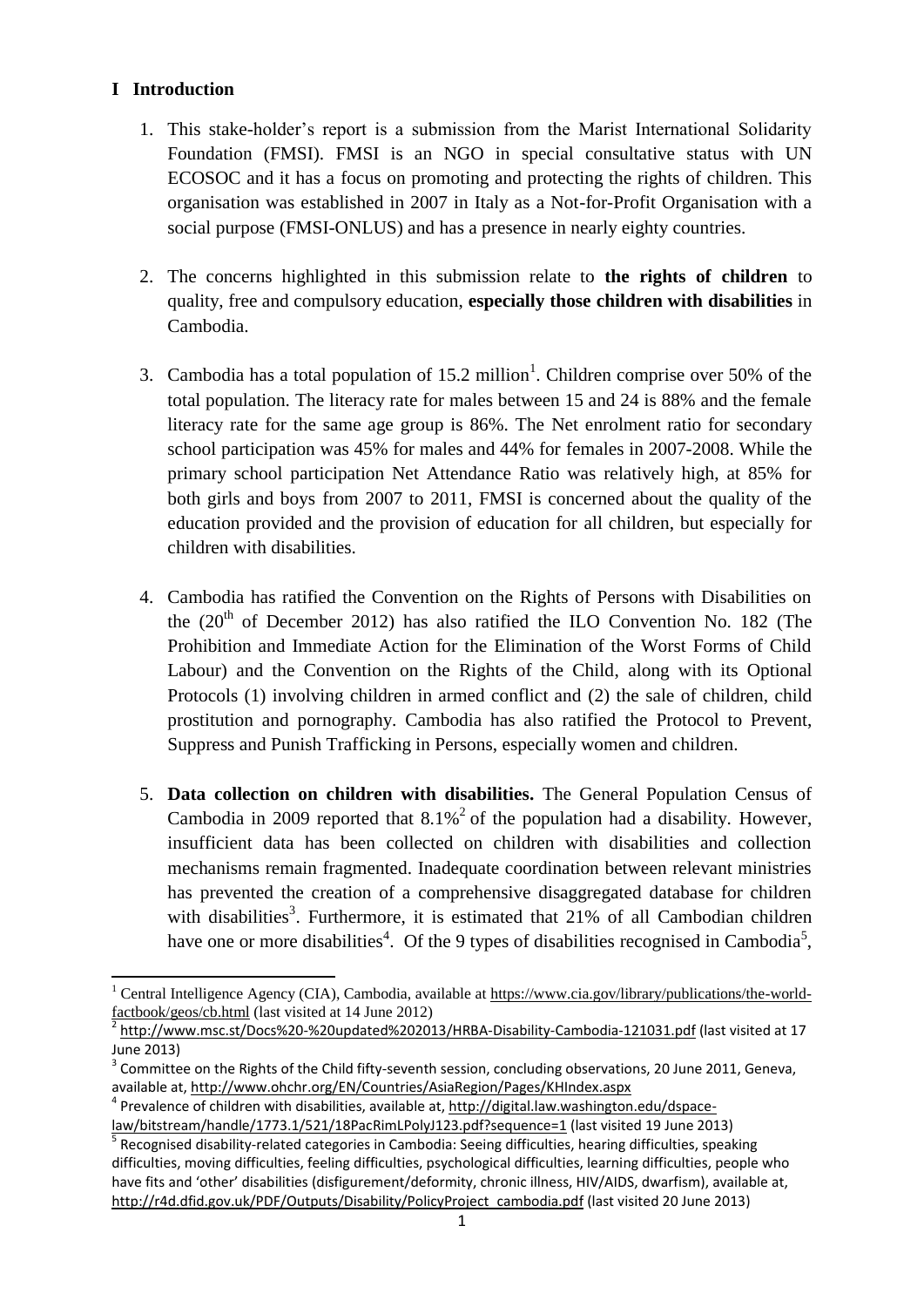eye-sight difficulties are the most common among both females (20.70%) and males  $(15.70)^6$ .

#### **II Provision of education**

- 6. **The Constitution of Cambodia** states that the government shall protect and improve citizens' rights to quality education at all levels, promising the equal provision of educational opportunity to all people (Article  $66$ )<sup>7</sup>. Article 68 also stipulates that 'the state shall provide free education to all citizens in public schools. Citizens shall receive education for at least nine years<sup>8</sup>. This Article was further reiterated in the Education Law of 2007 which states that 'every citizen has the right to access quality education of at least nine years' duration in public schools free of charge'<sup>9</sup>. While Cambodia has attempted to improve the provision of education through such domestic measures as the Education Law of 2007 and the Education Strategic Plan (2009- 2013), the Committee on the Rights of the Child concluded in its review of Cambodia in 2011 that children with disabilities, ethnic minorities and indigenous children remain highly discriminated against in their access to education<sup>10</sup>. Furthermore, the Committee found that there is a lack of access to basic infrastructure in schools, such as toilets, drinking water and materials for teachers and students. Rural children are particularly disadvantaged in their ability to access education. Secondary schools are built in less than 10% of villages while only 2% of these villages have an upper secondary school<sup>11</sup>. Finally, education is still not compulsory in Cambodia. As outlined by recommendations accepted by Cambodia at the 2009  $UPR^{12}$ , it is essential that the Education Law of 2007 be immediately and fully implemented to ensure that education is both free and compulsory for all children for the first nine years of education.
- 7. **Children with disabilities.** Cambodia has made some progress in regards to the provision of education for children with disabilities. The Law on the Protection and the Promotion of the Rights of Persons with Disabilities (PPRPD) was finally adopted

.

[info.org/IMG/pdf/Recommendations\\_to\\_Cambodia\\_2009.pdf](http://www.upr-info.org/IMG/pdf/Recommendations_to_Cambodia_2009.pdf) (last visited 20 June 2013)

<sup>&</sup>lt;sup>6</sup>Prevalence of types of disabilities, available at,

[http://r4d.dfid.gov.uk/PDF/Outputs/Disability/PolicyProject\\_cambodia.pdf](http://r4d.dfid.gov.uk/PDF/Outputs/Disability/PolicyProject_cambodia.pdf) (last visited 20 June 2013)<br>7 Constitution of Cambodia. Phnom Ponh. 21 Sontomber 1993, available at Constitution of Cambodia, Phnom Penh, 21 September 1993, available at,

<http://www.constitution.org/cons/cambodia.htm> (last visited at 14 June 2013)

<sup>&</sup>lt;sup>8</sup> Constitution of Cambodia, Phnom Penh, 21 September 1993, available at,

[http://www.ibe.unesco.org/fileadmin/user\\_upload/Publications/WDE/2010/pdf-versions/Cambodia.pdf](http://www.ibe.unesco.org/fileadmin/user_upload/Publications/WDE/2010/pdf-versions/Cambodia.pdf) (last visited at 14 June 2013)

 $^9$  Education law, Article 31, December 2007, available at,

[http://www.ibe.unesco.org/fileadmin/user\\_upload/Publications/WDE/2010/pdf-versions/Cambodia.pdf](http://www.ibe.unesco.org/fileadmin/user_upload/Publications/WDE/2010/pdf-versions/Cambodia.pdf) (last visited at 14 June 2013)

<sup>10</sup> Committee on the Rights of the Child fifty-seventh session, concluding observations, (CRC/C/KHM/CO/2) 20 June 2011, Geneva, available at[, http://www.ohchr.org/EN/Countries/AsiaRegion/Pages/KHIndex.aspx](http://www.ohchr.org/EN/Countries/AsiaRegion/Pages/KHIndex.aspx)

<sup>11</sup> Rural education, available at,<http://www.schools4cambodia.org/content/Thechallenges.aspx> (last visited at 14 June 2013)

<sup>12</sup> Recommendation No. 85. *''Make primary education compulsory, and integrate the fight against illiteracy into the 'education strategic plan' of the Government'' (Turkey).* See UPR-info.org Report of the Working Group A/HRC/13/4 (1 December 2010), available at[, http://www.upr-](http://www.upr-info.org/IMG/pdf/Recommendations_to_Cambodia_2009.pdf)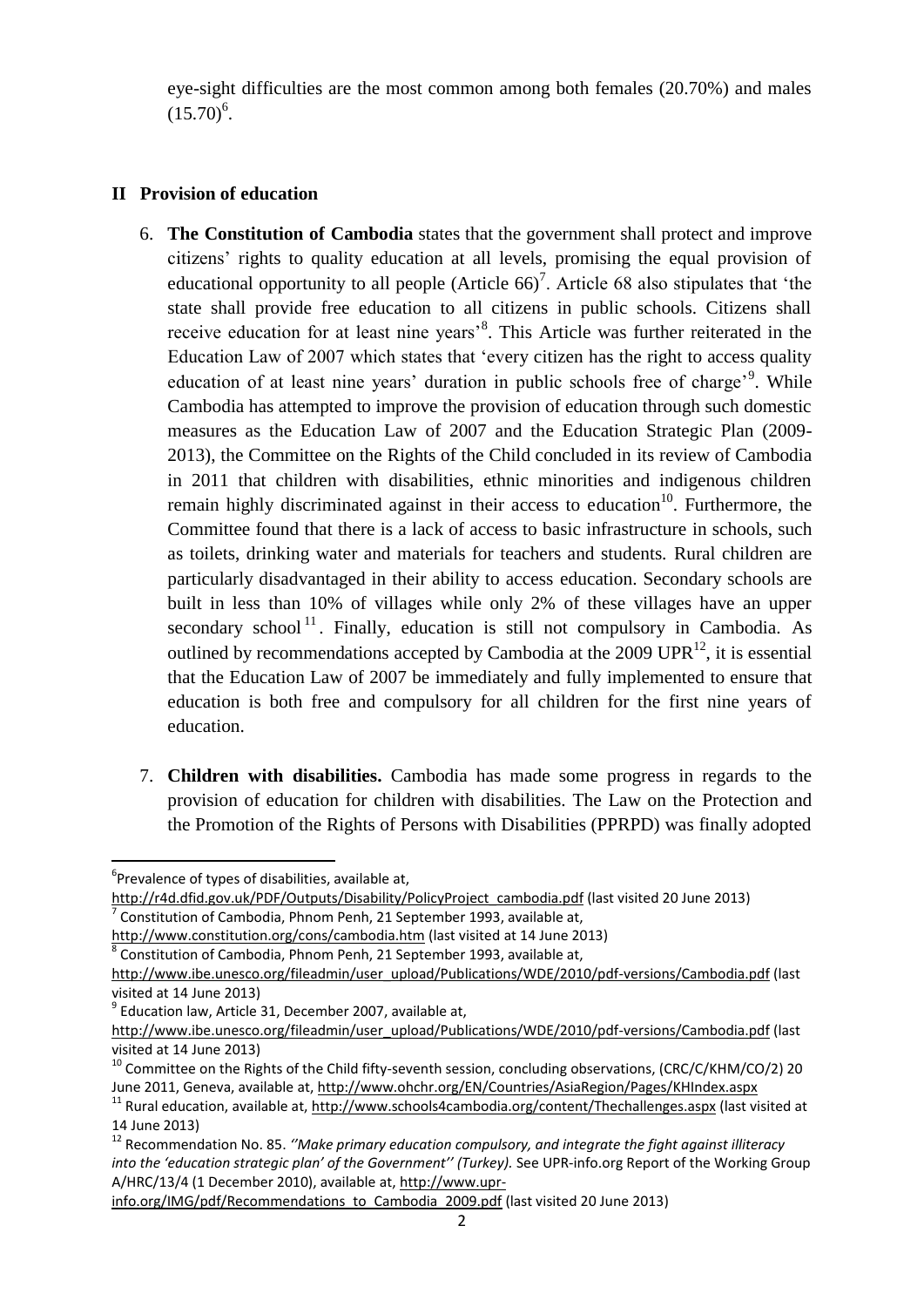in May 2009, 13 years after it was first drafted. Article 28 of the PPRPD says that 'the state shall develop policies and national strategies for the education of pupils and students.' Article 29 addresses the need to provide accessible facilities, study materials and equipment for children with disabilities  $13$ . Moreover, the right to education for children with disabilities is further highlighted in Article 39 of the Education Law, 2007.

8. The Ministry of Education, Youth and Sport also developed the Policy on Education for Children with Disabilities (ECWD) in March 2008 and adopted the Law on Promotion and Protection of the Rights of Persons with Disabilities in July 2009. As well, it is noted that people with disabilities generally belong to the poorest among the poor, thus disadvantaging them even more to access to resources, education, proper health care and employment. In addition, they are often seen as hopeless, lonely and as an isolated group without sufficient affection and support from family, the community and authority figures<sup>14</sup>. It is imperative that effective implementation of the Law on Promotion and Protection of the Rights of Persons with Disabilities and the ECWD be followed through by allocating the necessary human, technical and financial resources<sup>15</sup>. The implementation of these laws are critically urgent in rural areas where children with disabilities are extremely marginalised, are often rejected by their own families and suffer discrimination, especially regarding their access to education and healthcare $^{16}$ .

#### **III Accessibility of education**

1

9. Cambodia was ranked  $157<sup>th</sup>$  in Transparency International's 2012 Corruption Perceptions Index<sup>17</sup>. Driven by extremely low wages and a culture of bribery, teachers usually demand that students pay an extra fee to attend school – a fee that the majority cannot afford, especially the disabled and most vulnerable children<sup>18</sup>. A 2007 report by the Cambodian NGO Education Partnership (NEP) revealed that the inability to pay informal fees was the most common reason parents gave for their children dropping out of school<sup>19</sup>. Although the Ministry of Education banned informal payments and aimed to tackle the issue through its Education Strategic Plan for 2006 to 2010 and through the establishment of a Teacher Professional Code, the Committee

<http://www.ohchr.org/EN/Countries/AsiaRegion/Pages/KHIndex.aspx>

<sup>13</sup> <http://www.cdpo.org/download/monitoring-report/MR2-April10-English.pdf> (last visited at 17 June 2013) <sup>14</sup>Sida, disability rights and experiences of disabled people, available at, [http://www.msc.st/Docs%20-](http://www.msc.st/Docs%20-%20updated%202013/HRBA-Disability-Cambodia-121031.pdf) [%20updated%202013/HRBA-Disability-Cambodia-121031.pdf](http://www.msc.st/Docs%20-%20updated%202013/HRBA-Disability-Cambodia-121031.pdf) (last visited 20 June 2013)

<sup>&</sup>lt;sup>15</sup> Committee on the Rights of the Child fifty-seventh session, concluding observations, recommendation E.52 (CRC/C/KHM/CO/2) 20 June 2011, Geneva, available at,

 $\frac{16}{16}$  Committee on the Rights of the Child fifty-seventh session, concluding observations, recommendation E.51c (CRC/C/KHM/CO/2) 20 June 2011, Geneva, available at,

<http://www.ohchr.org/EN/Countries/AsiaRegion/Pages/KHIndex.aspx>

<sup>&</sup>lt;sup>17</sup> Transparency International corruption index 2012, available at,<http://cpi.transparency.org/cpi2012/results/> (last visited at 17 June 2013)

 $18$  Corruption and supplementary education in Cambodia, available at,

[http://www.iias.nl/sites/default/files/IIAS\\_NL56\\_1819\\_0.pdf](http://www.iias.nl/sites/default/files/IIAS_NL56_1819_0.pdf) (last visited at 20 June 2013)

<sup>&</sup>lt;sup>19</sup> <http://www.irinnews.org/report/81825/cambodia-children-miss-out-on-school-because-of-corruption> (last visited at 17 June 2013)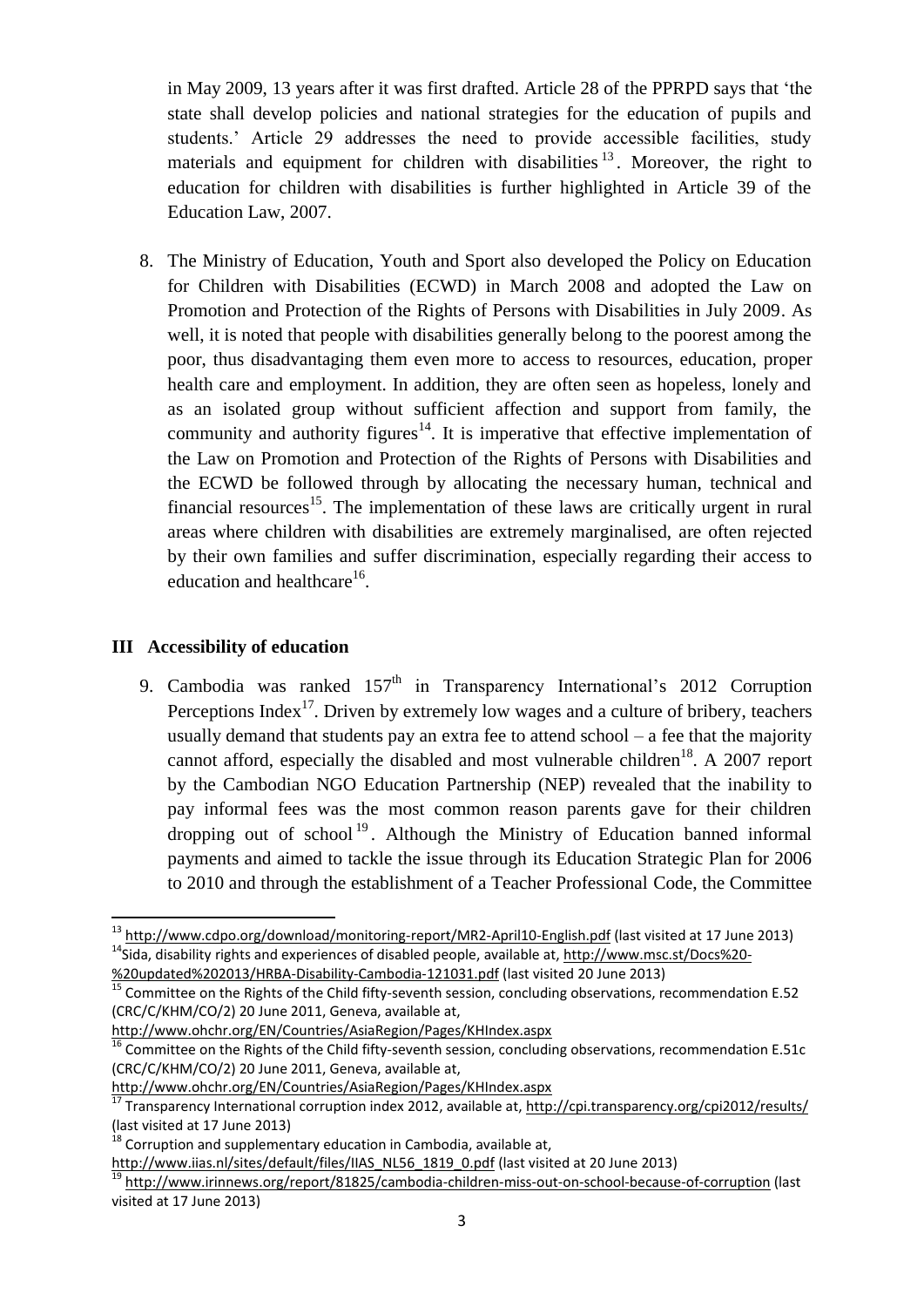on the Rights of the Child found in 2011 that overall corruption was still a serious issue in the education sector and that teacher salaries remained significantly  $low^{20}$ . In 2011 the average primary school teacher earned US \$60 a month while lower secondary teachers earned US \$75-80 and high school teachers earned between US \$100 and \$110 per month<sup>21</sup>. However, according to a World Bank report it is estimated that a teacher would need a minimum salary of US \$150 per month to support a typical Cambodian family with five members<sup>22</sup>. As a result, teachers who rely solely on their salary to provide for a family can often be pushed below the poverty line<sup>23</sup>. Teacher salaries should be at a level that dignifies the teaching profession and attracts the most capable to enter this noble profession.

- 10. **National budget.** Cambodia has enjoyed rapid economic development over the past decade. Despite the 2008 economic crises, Cambodia's GDP growth in 2012 reached 7.3%<sup>24</sup>, while Net Foreign Direct Investment (FDI) inflows into Cambodia jumped by a massive 75% in 2012, to \$1.5 billion U.S. dollars<sup>25</sup>. However, the Committee on the Rights of the Child observed in 2011 that education expenditure had dropped since 2007 while in 2010 the percentage of GDP spent on education was only  $2.6\%$ <sup>26</sup>. Comparatively, according to data from the World Bank, the international average of GDP spent on education was  $5.0\%$  in  $2010^{27}$ , nearly double the amount that Cambodia spent on education. The internationally accepted figure for governments' GDP allocation towards education currently stands at 6%.
- 11. **Access to education for children with disabilities.** Children with disabilities are less likely to attend school when compared to their peers, particularly disabled girls and children with intellectual disabilities. In 2010 the Leonard Cheshire Disability and Inclusive Development Centre (UCL) established that 45% of school aged children with disabilities had never attended school<sup>28</sup>. Issues preventing such children from

<sup>1</sup> <sup>20</sup> Committee on the Rights of the Child fifty-seventh session, concluding observations, recommendation F.65d (CRC/C/KHM/CO/2) 20 June 2011, Geneva, available at,

<http://www.ohchr.org/EN/Countries/AsiaRegion/Pages/KHIndex.aspx>

<sup>&</sup>lt;sup>21</sup> Council for Administrative Reform, Civil Servants Handbook 2010, Royal Government of Cambodia, CITA available at, [http://www.cita.org.kh/File/Education/CITA%20submission%20to%20CEART%20\(ILO-](http://www.cita.org.kh/File/Education/CITA%20submission%20to%20CEART%20(ILO-UNESCO)%20August%202012.pdf)

[UNESCO\)%20August%202012.pdf](http://www.cita.org.kh/File/Education/CITA%20submission%20to%20CEART%20(ILO-UNESCO)%20August%202012.pdf) (last visited 20 June 2013)

<sup>&</sup>lt;sup>22</sup> World Bank report on teacher salaries in Cambodia, CITA, available at,

[http://www.cita.org.kh/File/Education/CITA%20submission%20to%20CEART%20\(ILO-](http://www.cita.org.kh/File/Education/CITA%20submission%20to%20CEART%20(ILO-UNESCO)%20August%202012.pdf)

[UNESCO\)%20August%202012.pdf](http://www.cita.org.kh/File/Education/CITA%20submission%20to%20CEART%20(ILO-UNESCO)%20August%202012.pdf) (last visited 20 June 2013)

<sup>&</sup>lt;sup>23</sup>Teacher salaries in Cambodia, CITA, available at,

[http://www.cita.org.kh/File/Education/CITA%20submission%20to%20CEART%20\(ILO-](http://www.cita.org.kh/File/Education/CITA%20submission%20to%20CEART%20(ILO-UNESCO)%20August%202012.pdf)

[UNESCO\)%20August%202012.pdf](http://www.cita.org.kh/File/Education/CITA%20submission%20to%20CEART%20(ILO-UNESCO)%20August%202012.pdf) (last visited 20 June 2013)

<sup>&</sup>lt;sup>24</sup> <http://data.worldbank.org/country/cambodia> (last visited at 18 June 2013)

<sup>25</sup> [http://www.globalpost.com/dispatch/news/asianet/130411/cambodias-economy-grow-72-2013-stronger-](http://www.globalpost.com/dispatch/news/asianet/130411/cambodias-economy-grow-72-2013-stronger-2014-adb)[2014-adb](http://www.globalpost.com/dispatch/news/asianet/130411/cambodias-economy-grow-72-2013-stronger-2014-adb) (last visited at 18 June 2013)

<sup>26</sup>LH USE (NOT TOTAL THE 2001)<br><sup>26</sup>UNESCO economic and development statistics, available at

[http://stats.uis.unesco.org/unesco/TableViewer/document.aspx?ReportId=121&IF\\_Language=en&BR\\_Country](http://stats.uis.unesco.org/unesco/TableViewer/document.aspx?ReportId=121&IF_Language=en&BR_Country=4060) [=4060](http://stats.uis.unesco.org/unesco/TableViewer/document.aspx?ReportId=121&IF_Language=en&BR_Country=4060) (last visited 20 June 2013)

 $\frac{27000}{27}$ World Bank, international average of GDP spent on education, available at,

<http://data.worldbank.org/indicator/SE.XPD.TOTL.GD.ZS/countries/1W-KH?display=graph> (last visited 20 June 2013)

<sup>&</sup>lt;sup>28</sup> Report by the Leonard Cheshire Disability and Inclusive Development Centre, available at [http://www.ucl.ac.uk/lc-](http://www.ucl.ac.uk/lc-ccr/centrepublications/workingpapers/WP11_Increasing_inclusion_of_persons_with_disabilities.pdf)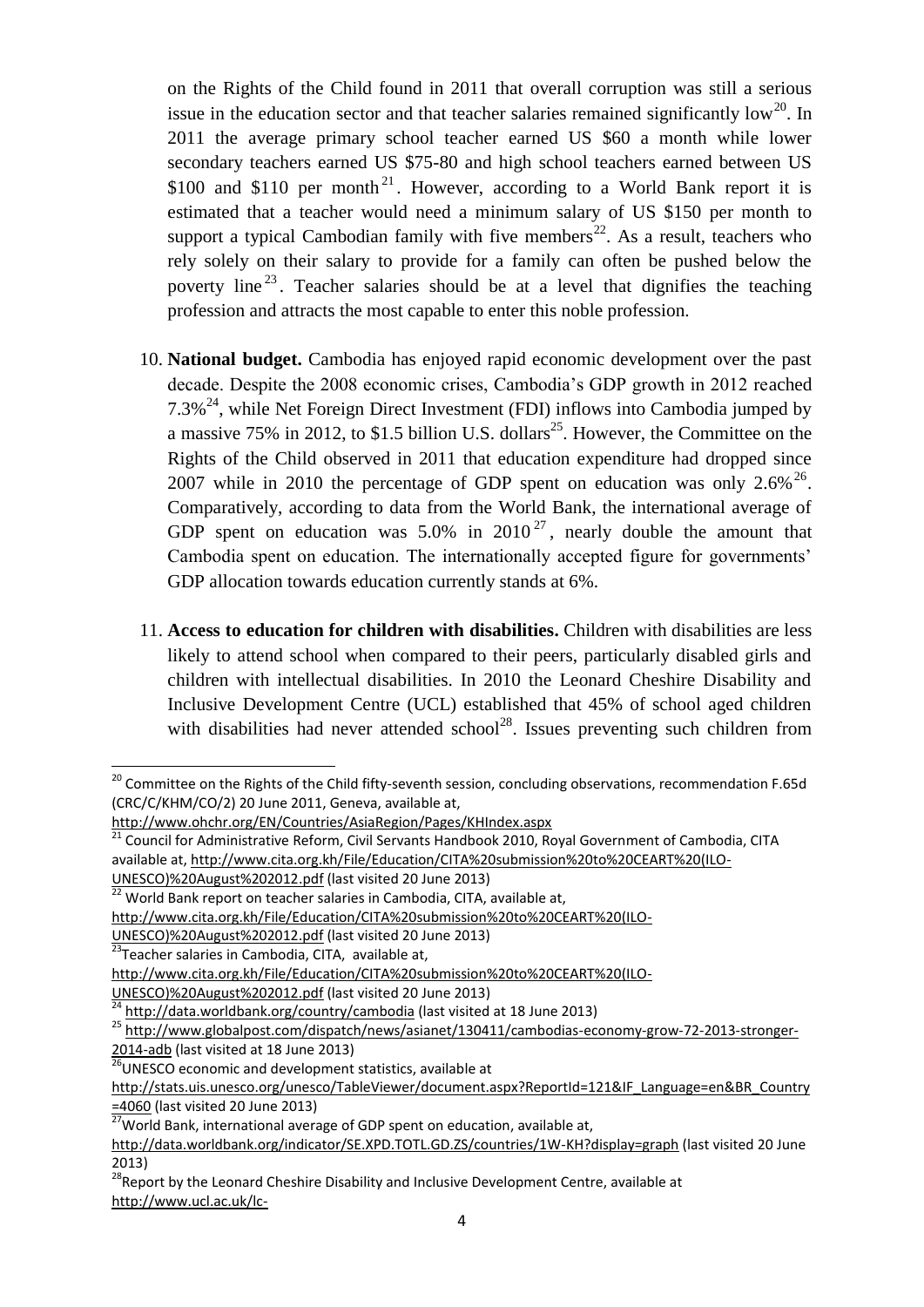attending school range from social discrimination, lack of transport, lack of assistive devices and teachers' lack of skills in appropriate teaching methodologies. However, in 2010 the Cambodian Ministry of Education, Youth, and Sport (MoEYS), in conjunction with the NGO Global Partnership for Education (GPE) began to gather data on out-of-school children and children with disabilities between 2 and 17 years of age. This study revealed that a significant number of 'disabled' children were simply suffering from easily treatable ailments such as ear infections rather than serious hearing loss, while 5% of children with poor eyesight only needed glasses to read<sup>29</sup>. Consequently, it is essential that the government increase the availability, accessibility, quality and utilisation of health services, especially in remote areas. As the Committee on the Rights of the Child outlined in 2011, the government still needs to take urgent action to address preventable health problems and ensure that the most vulnerable children are provided with free access to basic health services<sup>30</sup>.

- 12. A survey of 500 children with disabilities conducted by UCL  $^{31}$  has revealed that 48% of children who had difficulty moving did not use any type of assistive device. Furthermore, most services for children with disabilities are provided by  $NGOs<sup>32</sup>$ . Thus, as the Committee on the Rights of the Child highlighted noted in its 2011 report, the government must ensure that basic services, particularly access to education and healthcare for children with disabilities, are provided as a state priority.
- 13. **Access to education for children with intellectual disabilities.** Children with intellectual disabilities often experience severe discrimination, abuse and exclusion, particularly in rural areas  $33$ . It is essential that community leaders, teachers and parents become better educated in how to provide education opportunities for children with intellectual disabilities whilst ensuring that these children are free from persecution, violence and abuse, particularly girls with an intellectually disability.
- 14. A lack of health services and medicines, limited community education, poverty, unavailability of carers, and a lack of assistive devices and transport, severely limit children with intellectual disabilities from accessing education. We urge the

.

[ccr/centrepublications/workingpapers/WP11\\_Increasing\\_inclusion\\_of\\_persons\\_with\\_disabilities.pdf](http://www.ucl.ac.uk/lc-ccr/centrepublications/workingpapers/WP11_Increasing_inclusion_of_persons_with_disabilities.pdf) (last visited at 18 June 2013)

<sup>29</sup> <http://www.globalpartnership.org/our-work/areas-of-focus/children-with-disabilities/> (last visited at 18 June 2013)

<sup>&</sup>lt;sup>30</sup> Committee on the Rights of the Child fifty-seventh session, concluding observations, recommendation E.53 and E.53d (CRC/C/KHM/CO/2) 20 June 2011, Geneva, available at,

[http://www.ohchr.org/EN/Countries/AsiaRegion/Pages/KHIndex.aspx\(](http://www.ohchr.org/EN/Countries/AsiaRegion/Pages/KHIndex.aspx)last visited 20 June 2013)  $31$  Report by the Leonard Cheshire Disability and Inclusive Development Centre, available at [http://www.ucl.ac.uk/lc-](http://www.ucl.ac.uk/lc-ccr/centrepublications/workingpapers/WP11_Increasing_inclusion_of_persons_with_disabilities.pdf)

[ccr/centrepublications/workingpapers/WP11\\_Increasing\\_inclusion\\_of\\_persons\\_with\\_disabilities.pdf](http://www.ucl.ac.uk/lc-ccr/centrepublications/workingpapers/WP11_Increasing_inclusion_of_persons_with_disabilities.pdf) (last visited at 18 June 2013)

<sup>&</sup>lt;sup>31</sup> Report by the Leonard Cheshire Disability and Inclusive Development Centre, available at [http://www.ucl.ac.uk/lc-](http://www.ucl.ac.uk/lc-ccr/centrepublications/workingpapers/WP11_Increasing_inclusion_of_persons_with_disabilities.pdf)

[ccr/centrepublications/workingpapers/WP11\\_Increasing\\_inclusion\\_of\\_persons\\_with\\_disabilities.pdf](http://www.ucl.ac.uk/lc-ccr/centrepublications/workingpapers/WP11_Increasing_inclusion_of_persons_with_disabilities.pdf) (last visited at 18 June 2013)

 $33$  Committee on the Rights of the Child fifty-seventh session, concluding observations, recommendation E.51c (CRC/C/KHM/CO/2) 20 June 2011, Geneva, available at,

<http://www.ohchr.org/EN/Countries/AsiaRegion/Pages/KHIndex.aspx> (last visited 20 June 2013)